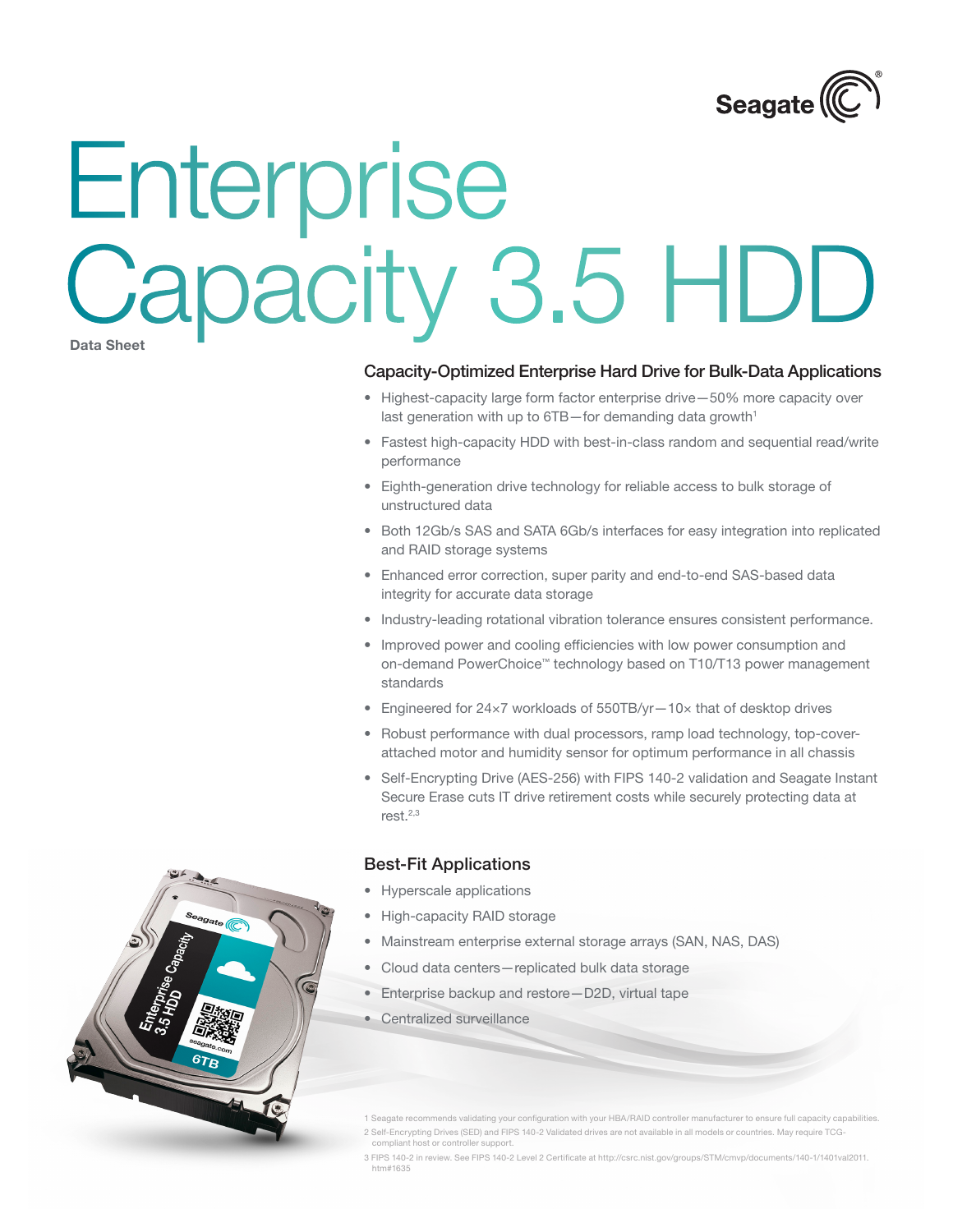## Enterprise Capacity 3.5 HDD



|                                                    | <b>SATA 6Gb/s</b>  |                    |                    |                    |  |
|----------------------------------------------------|--------------------|--------------------|--------------------|--------------------|--|
| <b>Specifications</b>                              | 6TB1,2             | 5TB1,2             | 4TB1,2             | 2TB <sup>1</sup>   |  |
| Standard Model Number (4KN)                        | ST6000NM0004       |                    |                    |                    |  |
| Standard Model Number (512E)                       | ST6000NM0024       | ST5000NM0024       | ST4000NM0024       | ST2000NM0024       |  |
| SED Model Number (512E)                            | ST6000NM00443      | ST5000NM00443      | ST4000NM00443      | ST2000NM00443      |  |
| SED-FIPS Model Number (512E)                       | ST6000NM00843,4    |                    |                    |                    |  |
| <b>Features</b>                                    |                    |                    |                    |                    |  |
| <b>Humidity Sensor</b>                             | Yes                | Yes                | Yes                | Yes                |  |
| <b>Super Parity</b>                                | Yes                | Yes                | Yes                | Yes                |  |
| Low Halogen                                        | Yes                | Yes                | Yes                | Yes                |  |
| PowerChoice™ Technology                            | Yes                | Yes                | Yes                | Yes                |  |
| Hot-Plug Support <sup>6</sup>                      | Yes                | Yes                | Yes                | Yes                |  |
| Cache, Multisegmented (MB)                         | 128                | 128                | 128                | 128                |  |
| <b>Reliability/Data Integrity</b>                  |                    |                    |                    |                    |  |
| Mean Time Between Failures (MTBF, hours)           | 1.4M               | 1.4M               | 1.4M               | 1.4M               |  |
| Reliability Rating @ Full 24x7 Operation (AFR)     | 0.63%              | 0.63%              | 0.63%              | 0.63%              |  |
| Nonrecoverable Read Errors per Bits Read           | 1 sector per 10E15 | 1 sector per 10E15 | 1 sector per 10E15 | 1 sector per 10E15 |  |
| Power-On Hours per Year                            | 8760 (24x7)        | 8760 (24x7)        | 8760 (24x7)        | 8760 (24x7)        |  |
| Sector Size (Bytes per Sector)                     | 512                | 512                | 512                | 512                |  |
| Limited Warranty (years)                           | 5                  | 5                  | 5                  | 5                  |  |
| <b>Performance</b>                                 |                    |                    |                    |                    |  |
| Spindle Speed (RPM)                                | 7200               | 7200               | 7200               | 7200               |  |
| Interface Access Speed (Gb/s)                      | 6.0, 3.0, 1.5      | 6.0, 3.0, 1.5      | 6.0, 3.0, 1.5      | 6.0, 3.0, 1.5      |  |
| Max. Sustained Transfer Rate OD (MB/s)             | 216                | 216                | 216                | 216                |  |
| Average Latency (ms)                               | 4.16               | 4.16               | 4.16               | 4.16               |  |
| <b>Interface Ports</b>                             | Single             | Single             | Single             | Single             |  |
| Rotation Vibration @ 1500 Hz (rad/s <sup>2</sup> ) | 12.5               | 12.5               | 12.5               | 12.5               |  |
| <b>Power Consumption</b>                           |                    |                    |                    |                    |  |
| Idle Power, Average (W)                            | 6.9                | 6.9                | 6.0                | 4.5                |  |
| Typical Operating, Random Read (W)                 | 11.27              | 11.27              | 9.42               | 8.08               |  |
| <b>Power Supply Requirements</b>                   | $+12V$ and $+5V$   | $+12V$ and $+5V$   | $+12V$ and $+5V$   | $+12V$ and $+5V$   |  |
| <b>Environmental</b>                               |                    |                    |                    |                    |  |
| Temperature, Operating (°C)                        | 5 to 60            | 5 to 60            | 5 to 60            | 5 to 60            |  |
| Vibration, Nonoperating: 10Hz to 500Hz (Grms)      | 5.0                | 5.0                | 5.0                | 5.0                |  |
| Shock, Operating, 2ms (Read/Write) (Gs)            | 70/40              | 70/40              | 70/40              | 70/40              |  |
| Shock, Nonoperating, 1ms and 2ms (Gs)              | 250                | 300                | 300                | 300                |  |
| <b>Physical</b>                                    |                    |                    |                    |                    |  |
| Height (in/mm, max) $6$                            | 1.028/26.1         | 1.028/26.1         | 1.028/26.1         | 1.028/26.1         |  |
| Width (in/mm, max) <sup>6</sup>                    | 4.010/101.85       | 4.010/101.85       | 4.010/101.85       | 4.010/101.85       |  |
| Depth (in/mm, max) <sup>6</sup>                    | 5.878/147.0        | 5.878/147.0        | 5.878/147.0        | 5.878/147.0        |  |
| Weight (lb/g)                                      | 1.720/780          | 1.720/780          | 1.400/635          | 1.344/605          |  |
| <b>Carton Unit Quantity</b>                        | 20                 | 20                 | 20                 | 20                 |  |
| <b>Cartons per Pallet</b>                          | 40                 | 40                 | 40                 | 40                 |  |
| Cartons per Layer                                  | 8                  | 8                  | 8                  | 8                  |  |

1 One gigabyte, or GB, equals one billion bytes and one terabyte equals one trillion bytes when referring to drive capacity.

2 Seagate recommends validating your configuration with your HBA/RAID controller manufacturer to ensure full capacity capabilities.

3 Self-Encrypting Drives (SED) and FIPS 140-2 Validated drives are not available in all models or countries. May require TCG-compliant host or controller support.

4 FIPS 140-2 in review. See FIPS 140-2 Level 2 Certificate at: http://csrc.nist.gov/groups/STM/cmvp/documents/140-1/1401val2011.htm#1635

5 These base deck dimensions conform to the Small Form Factor Standard (SFF-8201) found at www.sffcommittee.org. For connector-related dimensions, see SFF-8223.

6 Supports Hotplug operation per Serial ATA Revision 2.6 specification.



12Gb/s SAS Specifications on Next Page